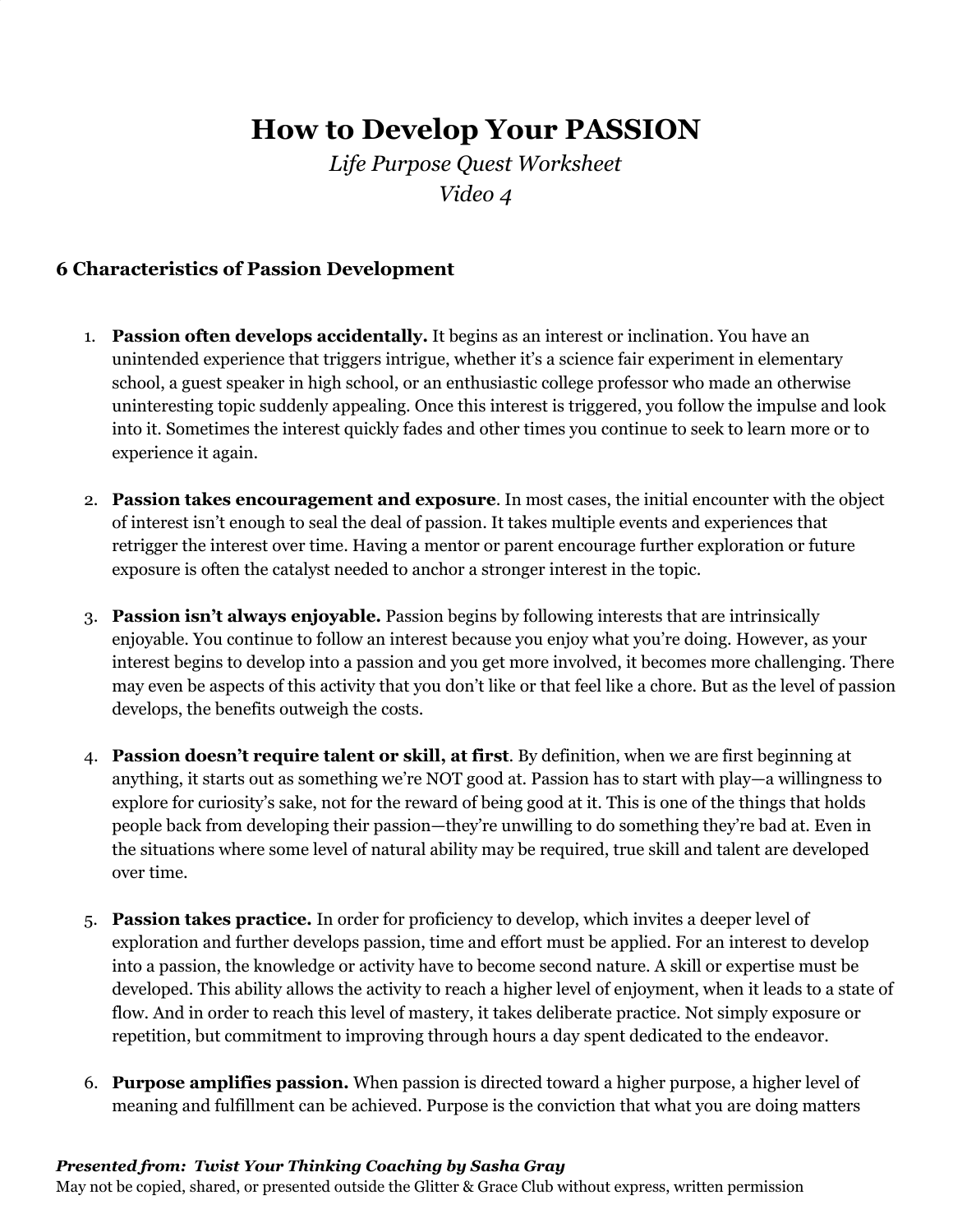because it's integrally connected to the wellbeing of others. When you can see the impact your passionate efforts make, you feel even more strongly about what you do.

### **So, what do you do if you don't have a fully developed passion?**

- 1. **First, let yourself off the hook**. Recognize that a life spent moderately pursuing varied interests will not lead to a clearly identifiable passion, and that's okay. Stop trying to force it. It's never too late to pursue your interests. And, having a single, high-intensity passion is not a requirement for a fulfilling life.
- 2. **Second, being with what you DO know.** Even if your interests and inclinations are moderate, follow the trail. Deep down you know certain things you have NO interest in and others that you do. Allow yourself to explore and play.
- 3. **Third, be open to trial and error.** Don't be afraid to guess if you're not sure. There isn't just one thing you can become passionate about. And don't be afraid to stop pursuing any interests that lose their appeal. Trying many things, even more than once, is how interests are identified and developed.

## **And lastly, consider if any of the characteristics of passion development have been holding you back.**

- 1. Have you allowed yourself to follow your impulses or interests? Or do you brush them off as unimportant?
- 2. Have you put yourself in situations where you could have more exposure to your interests or get more support? Or do you live within the bounds of your comfort zone?
- 3. Have you allowed yourself to move forward even in the face of the unpleasant aspects of your interest? Or have you expected perfection and rejected hard work or necessary effort?

#### *Presented from: Twist Your Thinking Coaching by Sasha Gray*

May not be copied, shared, or presented outside the Glitter & Grace Club without express, written permission